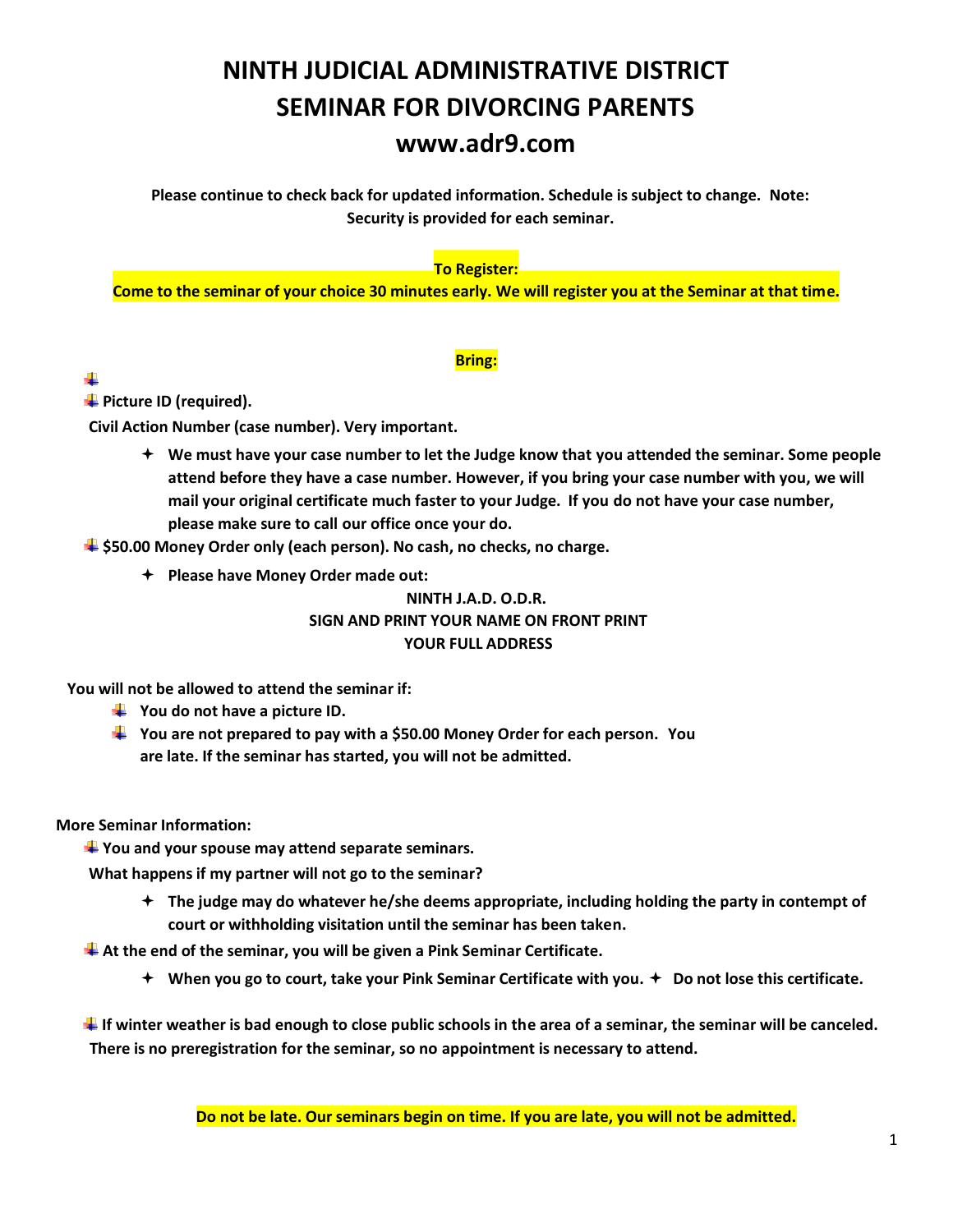**Children are not allowed. No weapons allowed. No food or drinks in library locations (2 breaks). Bring your own change if you want to use vending machines. Our locations do not have change.** 

# **2020 Divorcing Parents Seminar Dates**

**Please note times not listed will be updated as scheduled** 

### **LOCATIONS**

- **Blairsville:** Haralson Civic Center, 165 Welborn Street, Blairsville, GA 30502
- **Canton:** RT Jones Memorial Library, 116 Browns Industrial PKWY, Canton, GA 30114
- **Clarkesville:** North GA. Tech. College, 1500 HWY 197 N, Clarkesville, GA 30523
- **Cumming:** Central Park Recreation Center, 2300 Keith Bridge Road, Cumming, GA 30040
- **Dahlonega**: Lumpkin County Justice Center, 325 Riley Road, Dahlonega, GA 30533
- **Ellijay:** Gilmer County Library, 268 Calvin Jackson Drive, Ellijay, GA 30540

÷

- **Gainesville:** Hall County Courthouse, 1st Floor, 225 Green Street, Gainesville, GA 30501
- ₩. **Woodstock:** Rose Creek Library, 4476 Towne Lake Pkwy, Woodstock, GA 30189

**Note: Please do not contact the locations for information about the seminar any questions regarding the seminar should be directed to the 9th Judicial administrative district office of Dispute Resolution, 770-535-6909.** 

**For the most up to date schedule please check** [www.adr9.com.](http://www.adr9.com/)

#### **JANUARY**

| Gainesville        | Thursday  | January 2 | 5:00 PM-<br>9:00 PM  |  |
|--------------------|-----------|-----------|----------------------|--|
| Cumming            | Saturday  | January 4 | 10:00 AM-<br>2:00 PM |  |
| <b>Blairsville</b> | Monday    | January 6 | 1:00 PM -<br>5:00 PM |  |
| Clarkesville       | Wednesday | January 8 | 1:00 PM-<br>5:00 PM  |  |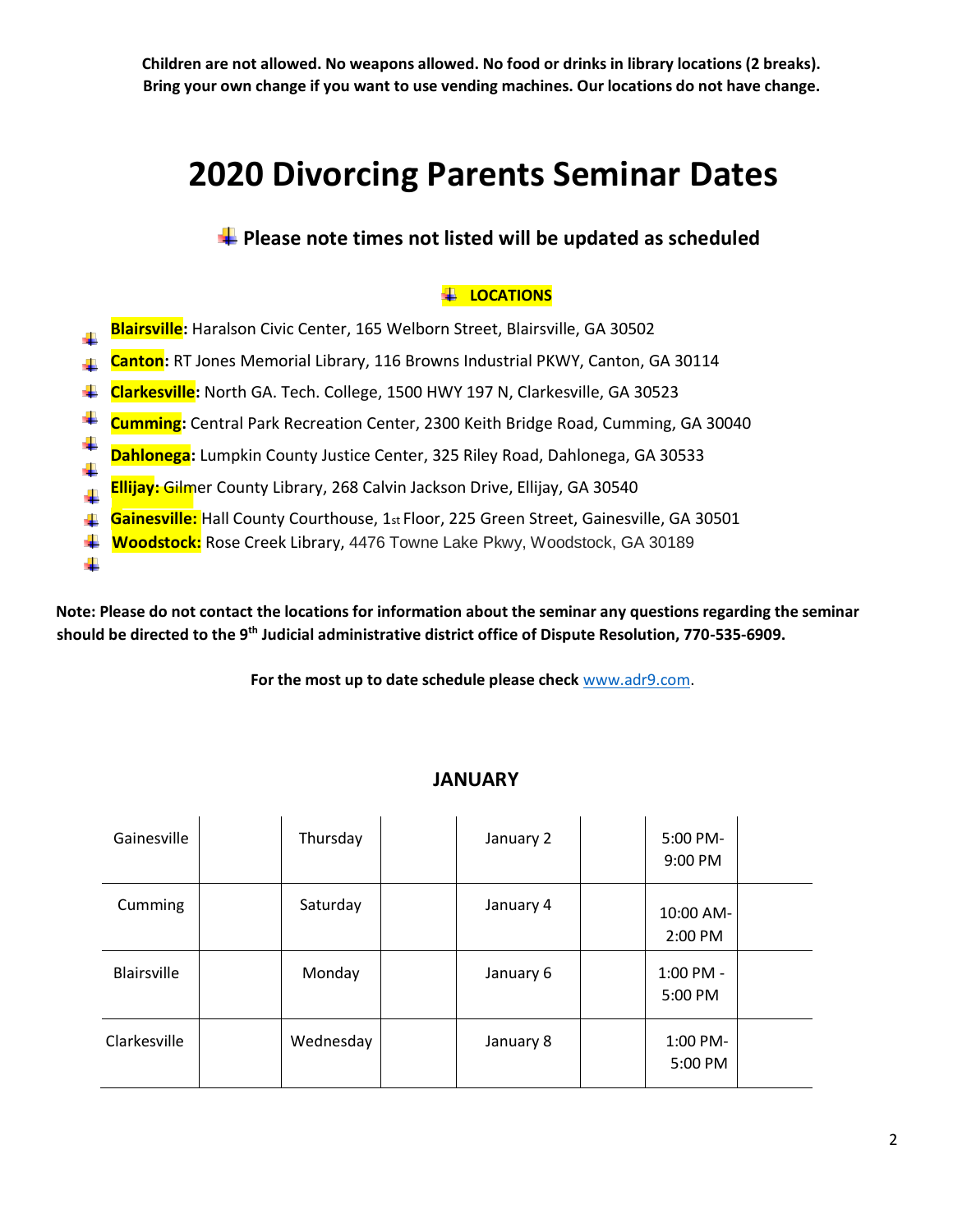| Ellijay     | Friday    | January 10 | 1:00 PM-<br>5:00 PM    |  |
|-------------|-----------|------------|------------------------|--|
| Gainesville | Thursday  | January 16 | 5:00 PM -<br>9:00 PM   |  |
| Woodstock   | Saturday  | January 25 | 11:00AM-<br>3:00 PM    |  |
| Dahlonega   | Wednesday | January 29 | $9:00$ AM -<br>1:00 PM |  |

## **FEBRUARY**

| Cumming            | Saturday  | February 1  | 10:00 AM-<br>2:00 PM     |
|--------------------|-----------|-------------|--------------------------|
| <b>Blairsville</b> | Monday    | February 3  | 1:00PM-<br>5:00PM        |
| Gainesville        | Thursday  | February 6  | $5:00$ PM $-$<br>9:00 PM |
| Ellijay            | Friday    | February 7  | 1:00 PM-<br>5:00 PM      |
| Clarkesville       | Wednesday | February 12 | 1:00 PM-<br>5:00 PM      |
| Woodstock          | Saturday  | February 15 | 11:00 AM-<br>3:00 PM     |
| Gainesville        | Thursday  | February 20 | 5:00 PM-<br>9:00 PM      |
| Dahlonega          | Wednesday | February 26 | 9:00 AM-<br>1:00 PM      |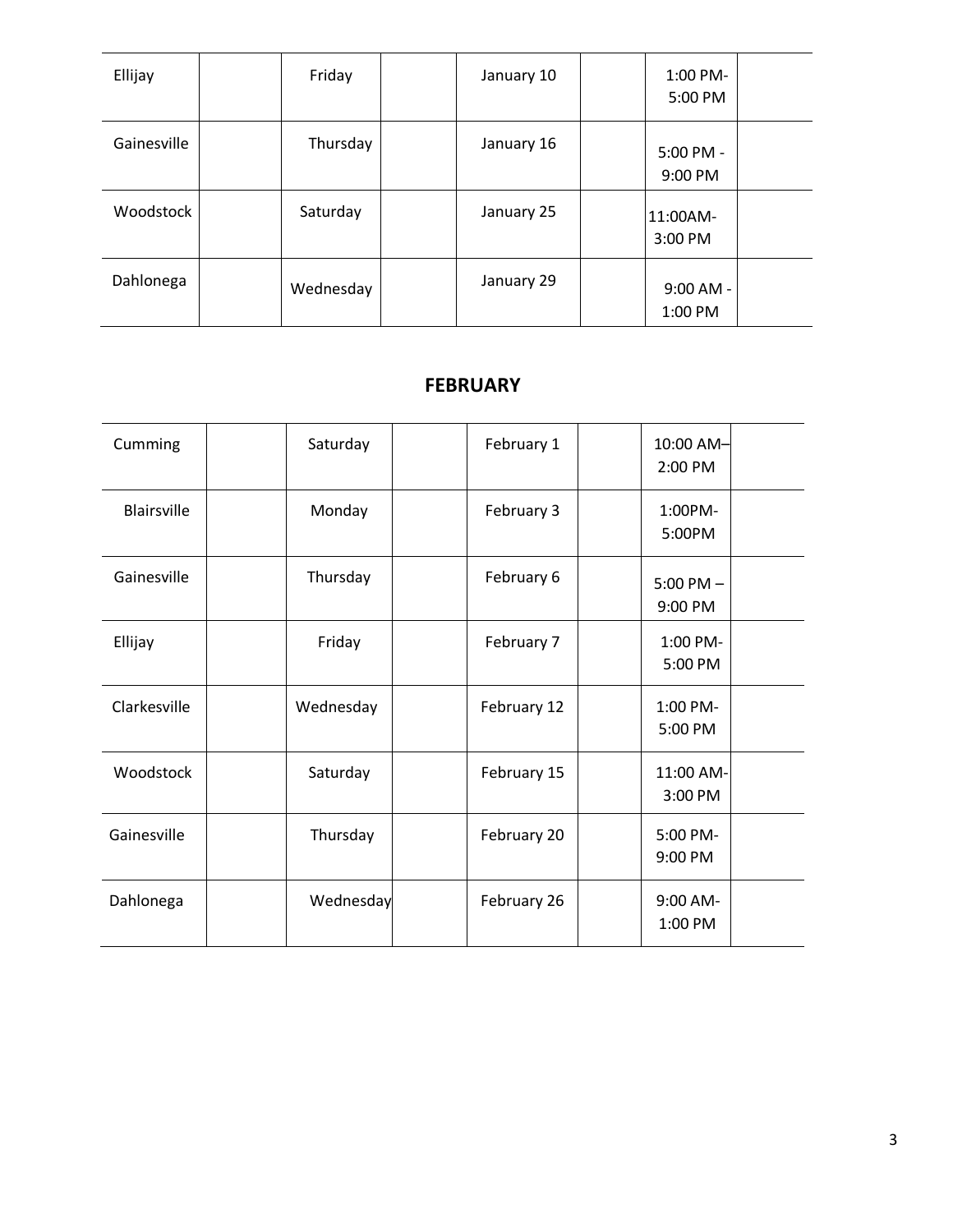| <b>Blairsville</b> | Monday    | March 2    | 1:00 PM -<br>5:00 PM  |  |
|--------------------|-----------|------------|-----------------------|--|
| Gainesville        | Thursday  | March 5    | 5:00 PM-<br>9:00 PM   |  |
| Cumming            | Saturday  | March 7    | 10:00 AM -<br>2:00 PM |  |
| Clarkesville       | Wednesday | March 11   | 1:00 PM-<br>5:00 PM   |  |
| Gainesville        | Thursday  | March 19   | 5:00 PM -<br>9:00 PM  |  |
| Canton             | Saturday  | March 21   | 11:00 AM-<br>3:00 PM  |  |
| Dahlonega          | Tuesday   | March 31   | $9:00$ AM -<br>1:00PM |  |
| Ellijay            | TBA       | <b>TBA</b> | <b>TBA</b>            |  |

## **APRIL**

| Gainesville        | Thursday  | April 2  | $5:00$ PM -<br>9:00 PM |
|--------------------|-----------|----------|------------------------|
| Clarkesville       | Wednesday | April 8  | 1:00 PM -<br>5:00PM    |
| Cumming            | Saturday  | April 11 | 10:00 AM -<br>2:00 PM  |
| <b>Blairsville</b> | Monday    | April 13 | 1:00 PM-<br>5:00 PM    |
| Gainesville        | Thursday  | April 16 | 5:00 PM-<br>9:00 PM    |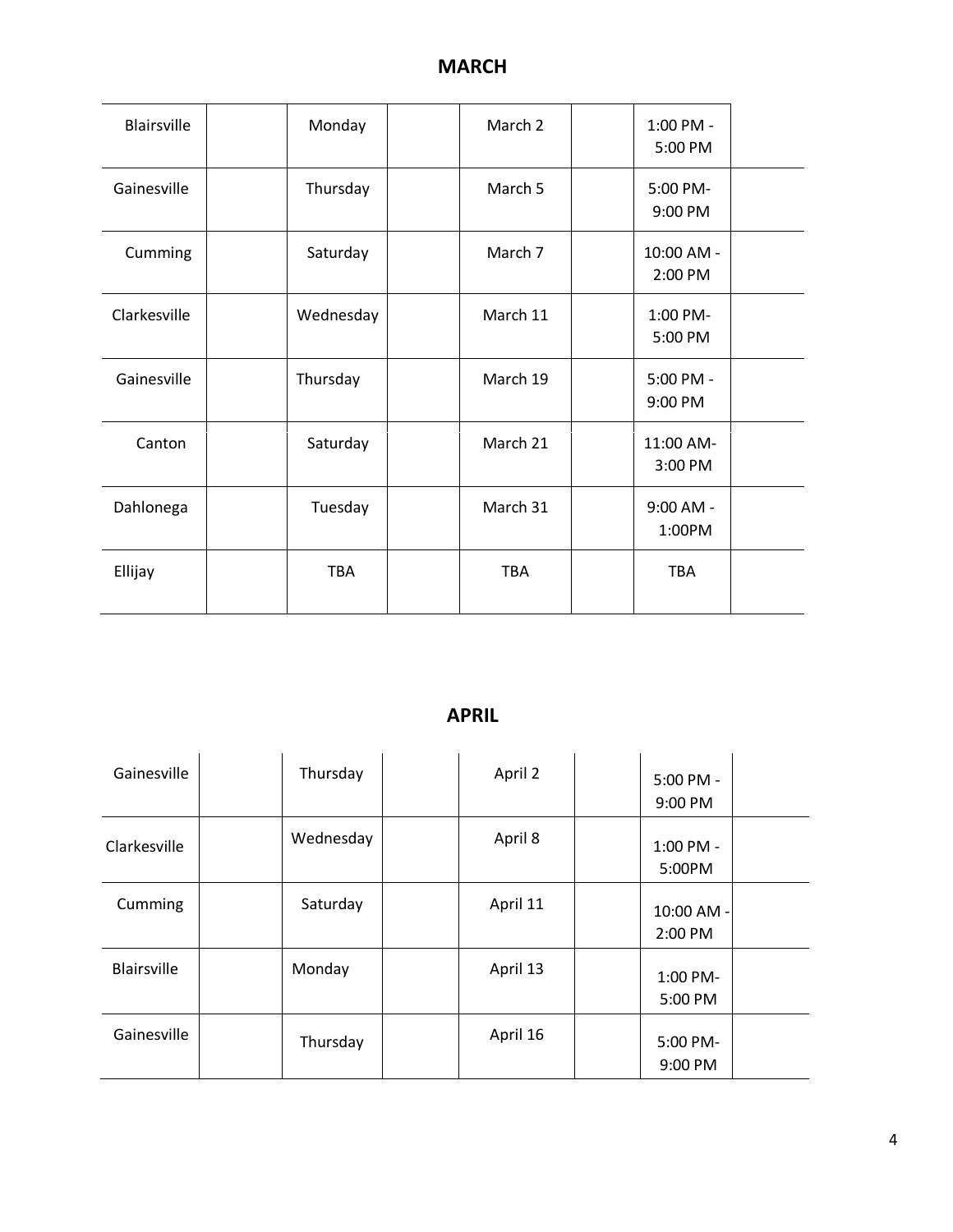| Dahlonega | Wednesday  | April 29   | 9:00 AM-<br>1:00 PM |  |
|-----------|------------|------------|---------------------|--|
| Ellijay   | <b>TBA</b> | <b>TBA</b> | <b>TBA</b>          |  |
| Cherokee  | <b>TBA</b> | <b>TBA</b> | <b>TBA</b>          |  |

## **MAY**

| Cumming      | Saturday  | May 2         | 10:00 AM -<br>2:00 PM |  |
|--------------|-----------|---------------|-----------------------|--|
| Blairsville  | Monday    | May 4         | 1:00 PM -<br>5:00 PM  |  |
| Gainesville  | Thursday  | May 7         | 5:00 PM -<br>9:00 PM  |  |
| Clarkesville | Wednesday | May 13        | 1:00 PM-<br>5:00 PM   |  |
| Gainesville  | Thursday  | <b>May 21</b> | 5:00 PM-<br>9:00 PM   |  |
| Canton       | Saturday  | May 23        | 11:00 AM-<br>3:00 PM  |  |
| Dahlonega    | Wednesday | May 27        | 9:00 AM -<br>1:00 PM  |  |
| Ellijay      | TBA       | TBA           | TBA                   |  |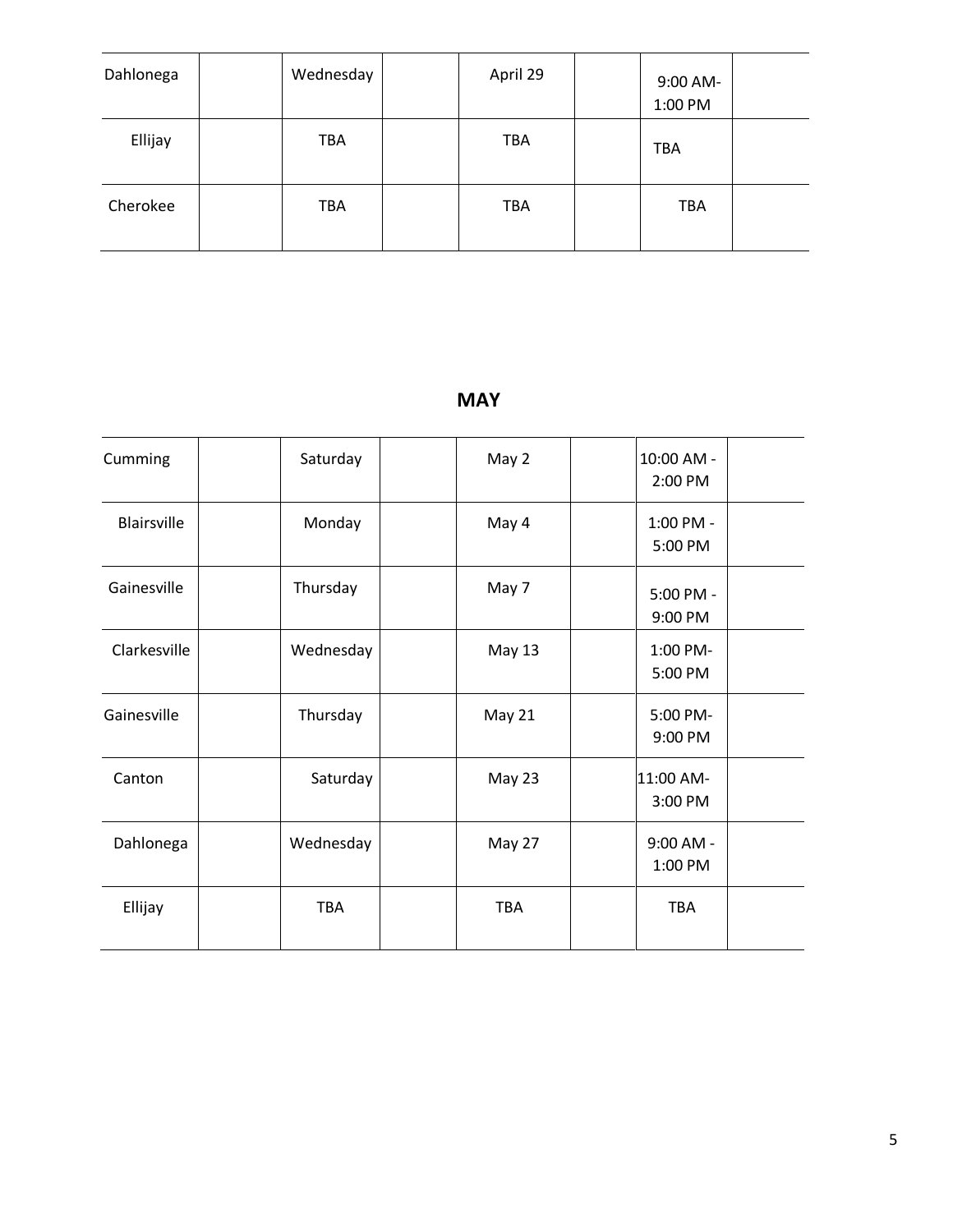| Blairsville  | Monday     | June 1     | 1:00 PM -<br>5:00 PM |  |
|--------------|------------|------------|----------------------|--|
| Gainesville  | Thursday   | June 4     | 5:00 PM-<br>9:00 PM  |  |
| Clarkesville | Wednesday  | June 10    | 1:00 PM-<br>5:00 PM  |  |
| Gainesville  | Thursday   | June 18    | 5:00 PM<br>9:00 PM   |  |
| Dahlonega    | Wednesday  | June 24    | 9:00 AM -<br>1:00 PM |  |
| Ellijay      | TBA        | TBA        | <b>TBA</b>           |  |
| Cherokee     | <b>TBA</b> | <b>TBA</b> | <b>TBA</b>           |  |
| Cumming      | <b>TBA</b> | TBA        | <b>TBA</b>           |  |

# **JULY**

| Gainesville  | Thursday  | July 2  | $5:00$ PM $-$<br>9:00 PM |  |
|--------------|-----------|---------|--------------------------|--|
| Blairsville  | Monday    | July 6  | 1:00 PM -<br>5:00 PM     |  |
| Clarkesville | Wednesday | July 8  | 1:00 PM -<br>5:00 PM     |  |
| Gainesville  | Thursday  | July 16 | 5:00 PM-<br>9:00 PM      |  |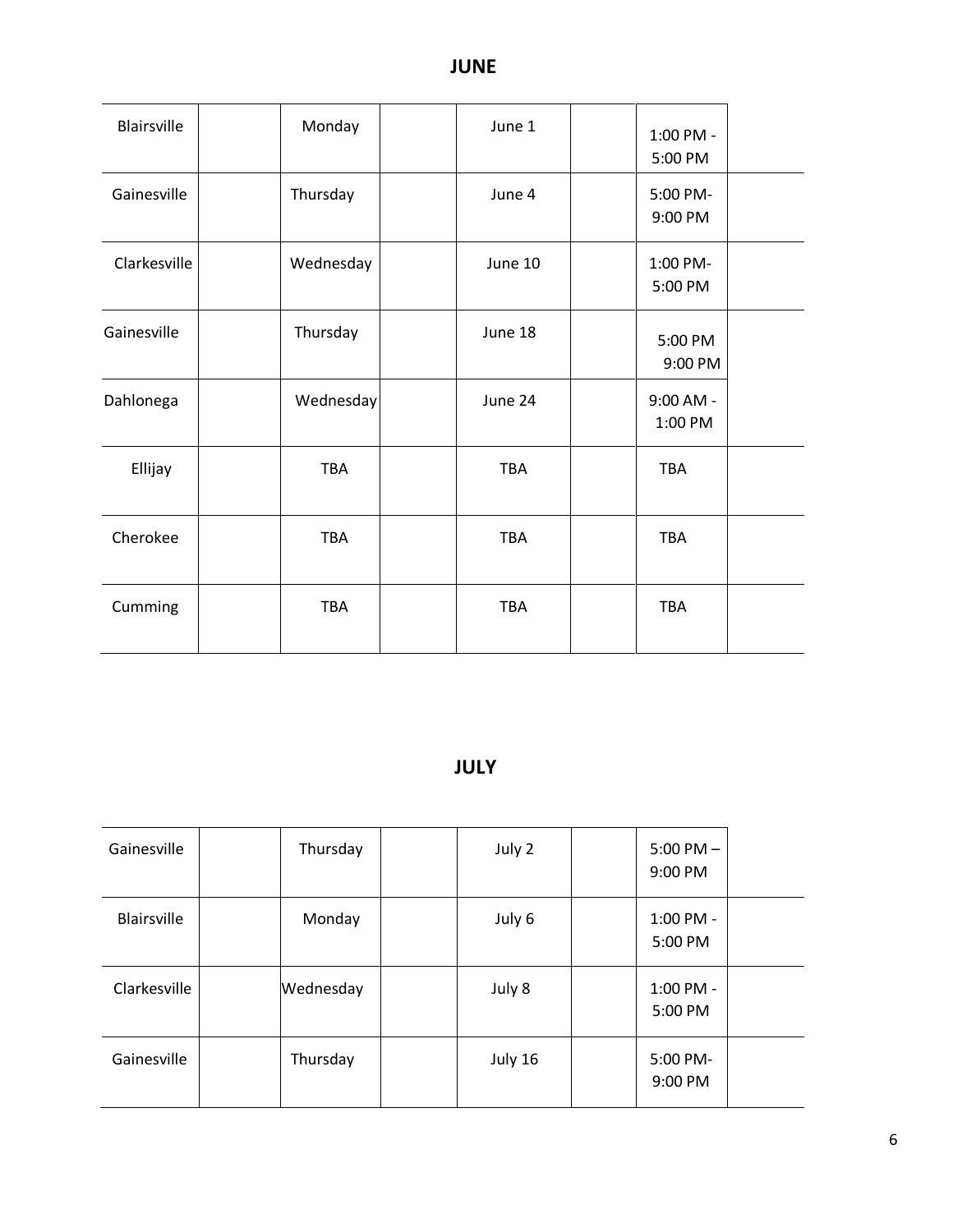| Canton    | Saturday   | July 25    | 11:00 AM-<br>3:00 PM   |  |
|-----------|------------|------------|------------------------|--|
| Dahlonega | Wednesday  | July 29    | $9:00$ AM -<br>1:00 PM |  |
| Ellijay   | <b>TBA</b> | <b>TBA</b> | <b>TBA</b>             |  |
| Cumming   | <b>TBA</b> | <b>TBA</b> | <b>TBA</b>             |  |

## **AUGUST**

| Blairsville  | Monday    | August 3   | 1:00 PM -<br>5:00 PM |  |
|--------------|-----------|------------|----------------------|--|
| Gainesville  | Thursday  | August 6   | 5:00 PM -<br>9:00 PM |  |
| Clarkesville | Wednesday | August 12  | 1:00 PM -<br>5:00 PM |  |
| Canton       | Saturday  | August 15  | 11:00 AM-<br>3:00 PM |  |
| Gainesville  | Thursday  | August 20  | 5:00 PM-<br>9:00 PM  |  |
| Dahlonega    | Wednesday | August 26  | 9:00 AM -<br>1:00PM  |  |
| Ellijay      | TBA       | TBA        | <b>TBA</b>           |  |
| Cumming      | TBA       | <b>TBA</b> | <b>TBA</b>           |  |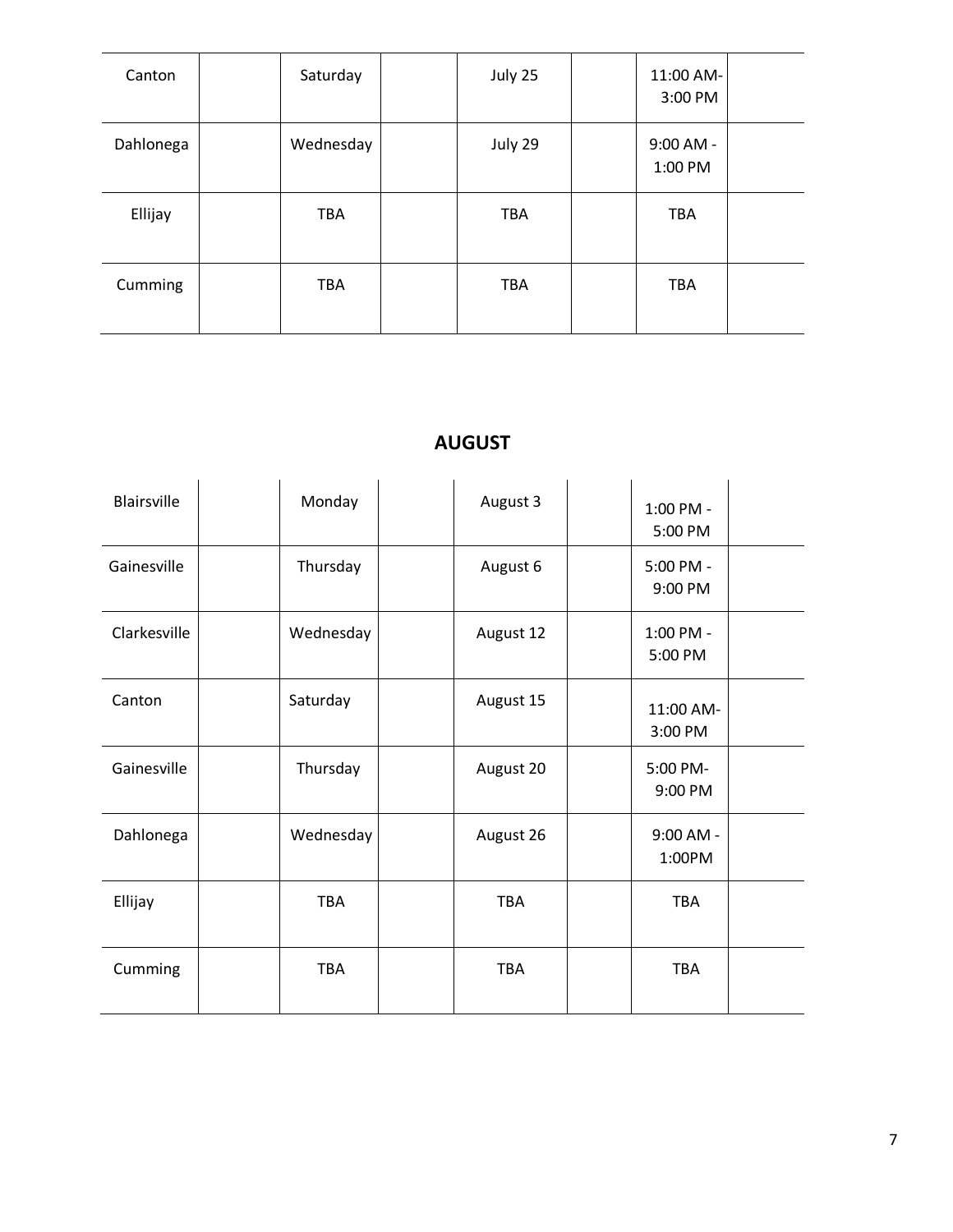## **SEPTEMBER**

| Gainesville        | Thursday   | September 3  | 5:00 PM -<br>9:00 PM |  |
|--------------------|------------|--------------|----------------------|--|
| Canton             | Saturday   | September 5  | 11:00 AM-<br>:00 PM  |  |
| Clarkesville       | Wednesday  | September 9  | 1:00 PM-<br>5:00 PM  |  |
| <b>Blairsville</b> | Monday     | September 14 | 1:00 PM -<br>5:00 PM |  |
| Gainesville        | Thursday   | September 17 | 5:00 PM-<br>9:00 PM  |  |
| Dahlonega          | Wednesday  | September 23 | 9:00 AM-<br>1:00 PM  |  |
| Ellijay            | <b>TBA</b> | <b>TBA</b>   | <b>TBA</b>           |  |
| Cumming            | <b>TBA</b> | <b>TBA</b>   | <b>TBA</b>           |  |

## **OCTOBER**

| Gainesville | Thursday | October 1 | 5:00 PM -<br>9:00 PM  |  |
|-------------|----------|-----------|-----------------------|--|
| Canton      | Saturday | October 3 | 10:00 AM -<br>2:00 PM |  |
| Blairsville | Monday   | October 5 | 1:00 PM -<br>5:00 PM  |  |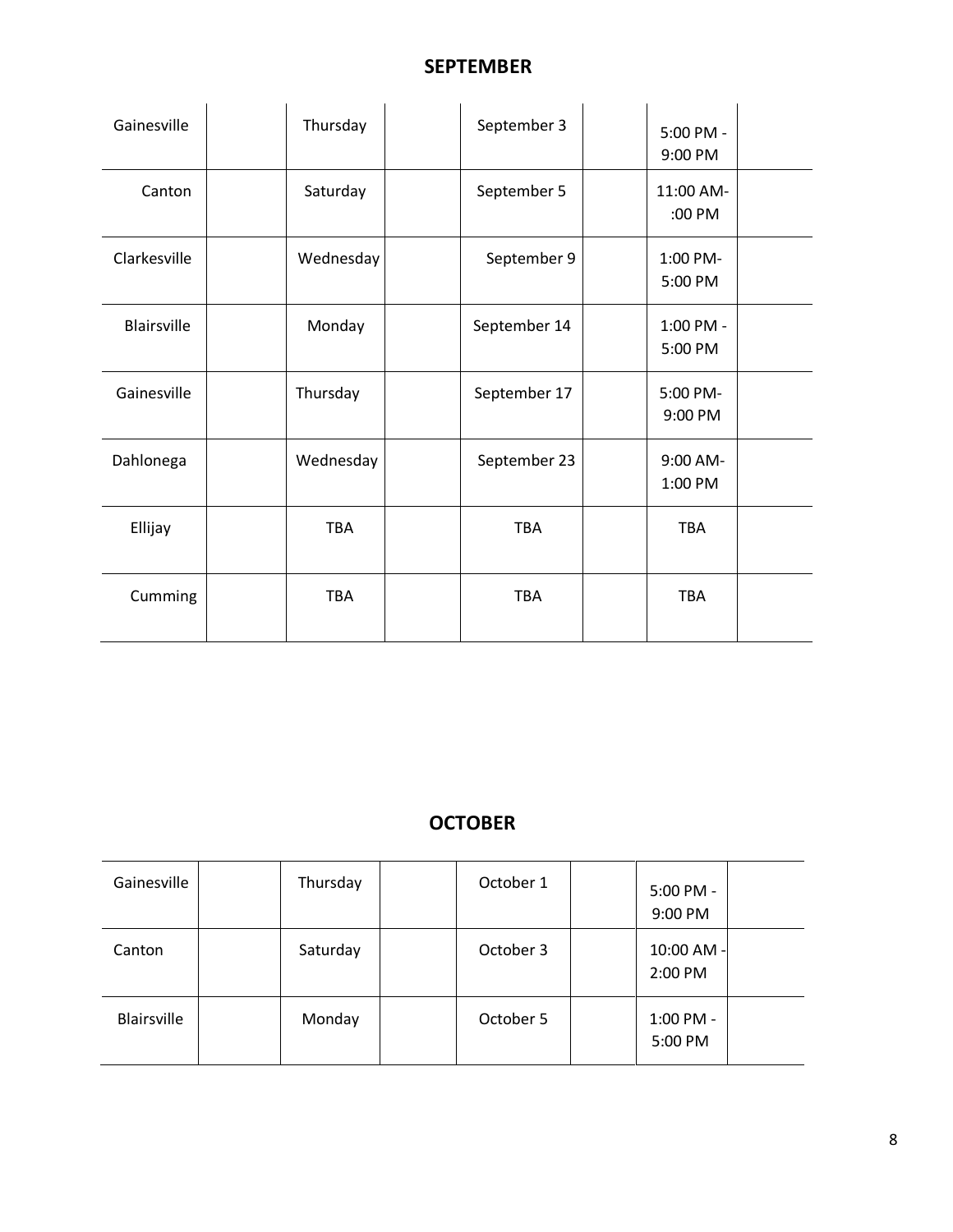| Clarkesville | Wednesday  | October 14 | 1:00 PM-<br>5:00 PM |  |
|--------------|------------|------------|---------------------|--|
| Gainesville  | Thursday   | October 15 | 5:00 PM-<br>9:00 PM |  |
| Dahlonega    | Wednesday  | October 28 | 9:00 AM-<br>1:00 PM |  |
| Ellijay      | <b>TBA</b> | <b>TBA</b> | <b>TBA</b>          |  |
| Cumming      | <b>TBA</b> | <b>TBA</b> | <b>TBA</b>          |  |

## **NOVEMBER**

| <b>Blairsville</b> | Monday     | November 2  | 1:00 PM -<br>5:00 PM |  |
|--------------------|------------|-------------|----------------------|--|
| Gainesville        | Thursday   | November 5  | 5:00 PM -<br>9:00 PM |  |
| Canton             | Saturday   | November 7  | 10:00 AM-<br>2:00 PM |  |
| Clarkesville       | Wednesday  | November 11 | 1:00 PM-<br>5:00 PM  |  |
| Dahlonega          | Monday     | November 17 | 9:00 AM-<br>1:00 PM  |  |
| Gainesville        | Thursday   | November 19 | 5:00 PM-<br>9:00 PM  |  |
| Ellijay            | <b>TBA</b> | <b>TBA</b>  | <b>TBA</b>           |  |
| Cumming            | <b>TBA</b> | <b>TBA</b>  | <b>TBA</b>           |  |